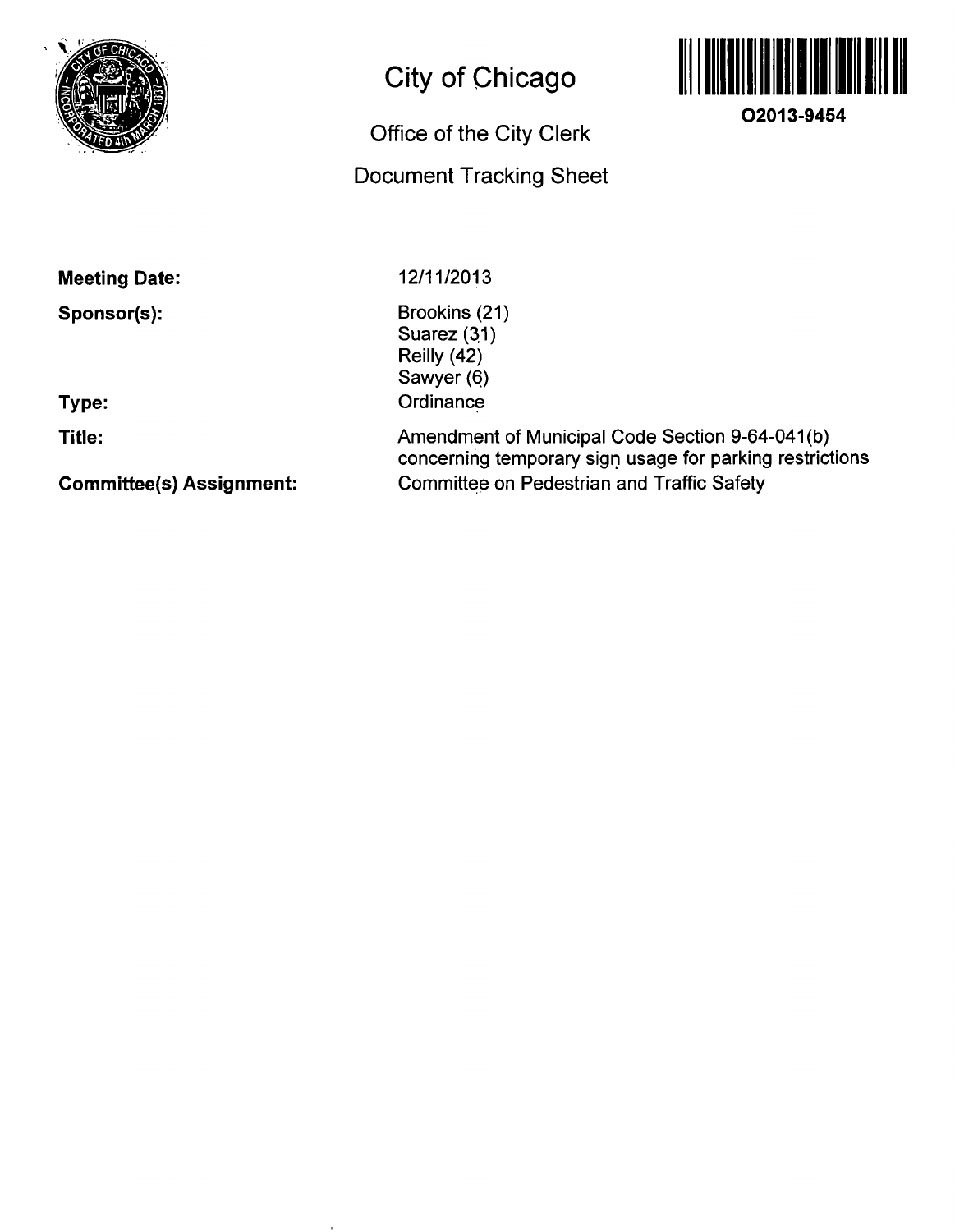TRAFFIC

## **ORDINANC E**

### **BE IT ORDAINED BY THE CITY COUNCIL OF THE CITY OF CHICAGO:**

SECTION 1. Subsection (b) of Section 9-64-041 of the Municipal Code of the City of Chicago is hereby amended by inserting the language underscored, as follows:

### **9-64-010 Applicability - Exemptions.**

 $\cdot$   $\tilde{\mathbf{y}}$ 

\* \* \* \* \* \*

*(Subsection (a) of this Section is not affected by this amendment, are not shown here for editorial convenience)*  \* \* \* \* \* \*

(b) The provisions of any ordinance imposing a time limit on parking shall not relieve any person from the duty to observe other and more restrictive provisions prohibiting or limiting the standing or parking of vehicles in specified places or at specified times; provided, however, that where more than one temporary sign has been posted or erected at any location pursuant to section 9-64-041 of this code, and such signs contradict or are in conflict with each other, the least restrictive temporary sign shall control.

> \* \* \* \* \* \* *{Subsection (c) of tins Section is not affected by this amendment, and is not shown here for editorial convenience)*

SECTION 2. Section 9-64-041 of the Municipal Code of the City of Chicago is hereby amended by adding the language underscored, as follows:

#### **9-64-041 Temporary signs - Other uses.**

(a) For the purpose of facilitating temporary uses of the public way requiring the absence of parked vehicles, including but not limited to athletic events, parades and special events, and for the purpose of effectively regulating traffic during days and times that concerts and other non-regularly recurring events take place at Wrigley Field (for purposes of this section, "Wrigley Field concerts"), the commissioner of streets and sanitation and the superintendent of police are authorized to post temporary signs designating the day or days of the week and hours of the day and the part of the street or streets in which the parking of vehicles is prohibited because of such temporary uses of the public way and to further designate such street or streets as "tow zones." Before any posting of temporary signs for Wrigley Field concerts, the commissioner of transportation shall first determine that establishment of a temporary tow zone is necessary in light of expected congestion, and shall further detennine whether the Zone 383 and LV2 permit exception to towing provided for in Sections 9-68-022 and 9-68-023 should apply. If applicable, any such Wrigley Field concert-related temporary signs shall include a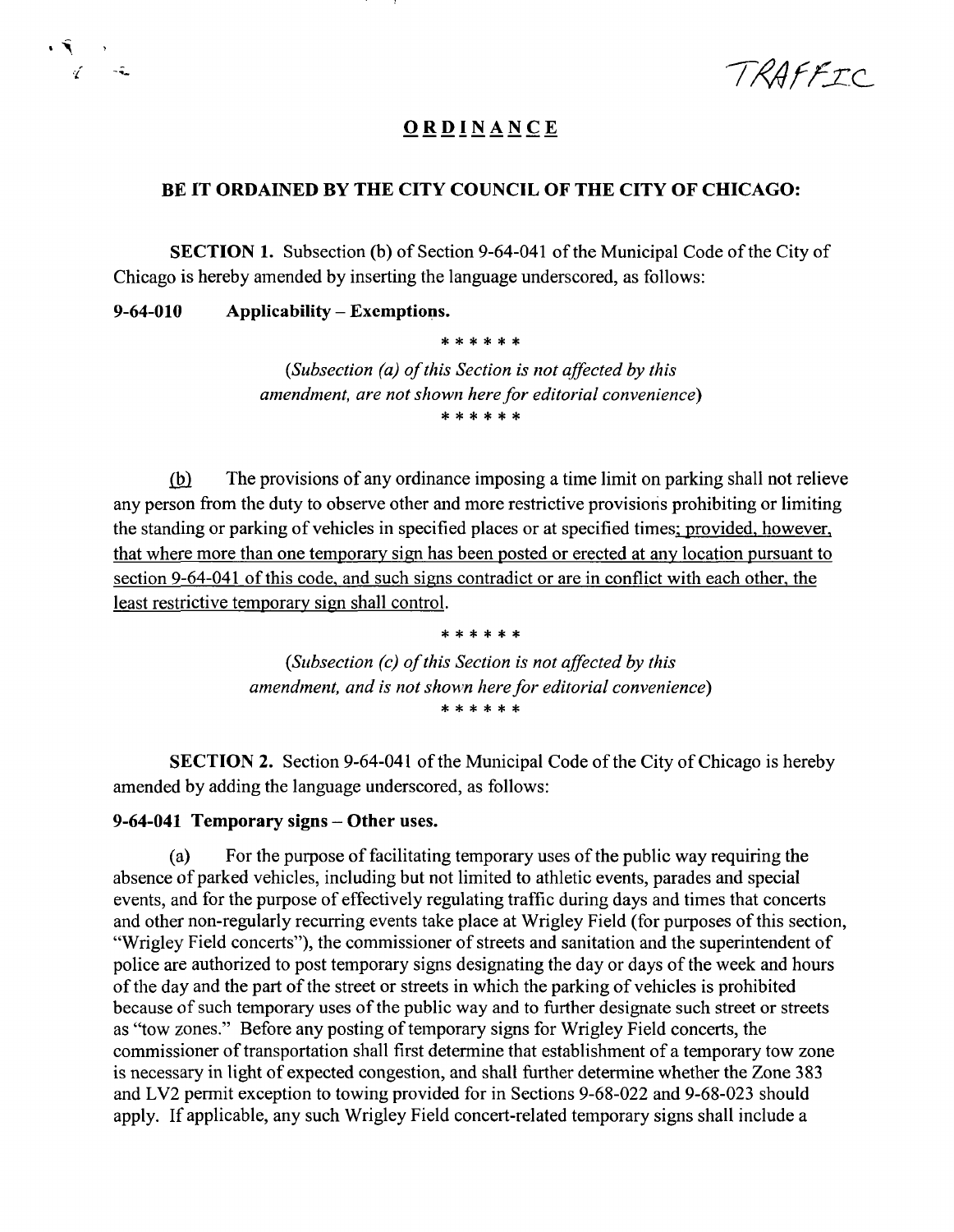notice of the Zone 383 and LV2 permit exceptions to towing. It shall be a violation of this section, and shall subject the violator to the fine set forth in Section 9-100-020, to park any vehicle on any street in violation of a sign posted, erected or maintained pursuant to this section.

र पुल

(b) In any instance where temporary signs are posted or erected pursuant to subsection (a) of this section to prohibit or restrict parking in an area less than 200 feet in length, the department responsible for posting or erecting the signs shall also indicate such by placing temporary barriers to parking, such as cones or sawhorses. spaced not more than 25 feet from each other.

> *{The remainder of this Section is not affected by this amendment, and is not shown here for editorial convenience)*  \* \* \* \* \* \*

**3|c :{c 3|c ^ :{c** 

SECTION 3. This ordinance shall be in full force and effect from and after its passage and approval.

Alderman, 21<sup>st</sup> Ward 42